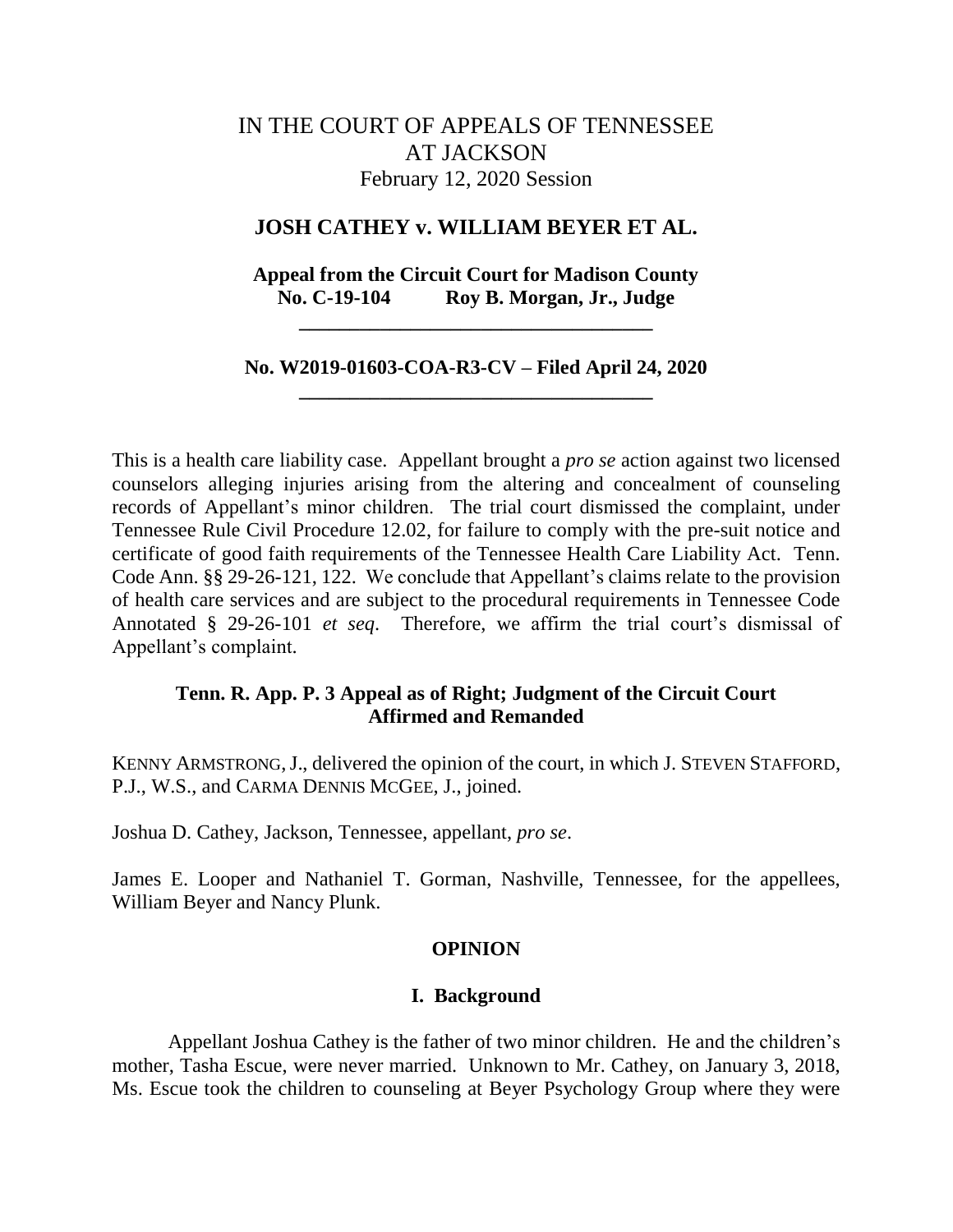seen by Appellee William Beyer, a licensed senior psychological examiner-health service provider and licensed professional counselor. Mr. Beyer performed an initial psychological evaluation of the children. Then, from February 2018 until April 2, 2018, Appellee Nancy Plunk (together with Mr. Beyer, "Appellees"), a licensed professional counselor, provided counseling services to the minor children. In April 2018, Mr. Cathey learned of the counseling services and contacted Beyer Psychology Group seeking the children's records; Appellees provided Mr. Cathey with copies of those records.

On May 18, 2018, Ms. Escue filed a petition to modify custody. In support of her petition, Ms. Escue relied in part on the testimony and records of Ms. Plunk and Mr. Beyer. In his answer, Mr. Cathey stated that he had retained Dr. John V. Ciocca, Ph.D., who reviewed Mr. Beyer and Ms. Plunk's notes and opined that the APA [i.e., Academic Pediatric Association] guidelines were not followed in relation to Appellees' treatment of the children. In October 2018, Mr. Cathey subpoenaed Ms. Escue to provide all the evidence on which she would rely in the custody matter. Mr. Cathey alleges that the documents he received from Ms. Escue were not identical to the records he received from Appellees. Thus, he contends that Appellees falsified the records they tendered to him.

On April 8, 2019, Mr. Cathey, acting *pro se*, filed a complaint against Nancy Plunk and William Beyer, alleging that Ms. Plunk and Mr. Beyer falsified and concealed the counseling records of Mr. Cathey's children. Specifically, Mr. Cathey's complaint includes claims of: (1) falsifying healthcare records; (2) fraudulent concealment; (3) spoliation of evidence; (4) defamation of character; and (5) intentional infliction of emotional distress.

In response to Mr. Cathey's complaint, Appellees filed a motion to dismiss or, in the alternative, for summary judgment. Appellees asserted that Mr. Cathey's causes of action sounded in health care liability and were, thus, subject to the procedural requirements of the Tennessee Health Care Liability Act ("THCLA"). Tenn. Code Ann. § 29-26-101 *et seq*. Mr. Cathey filed a response to Appellees' motion. Although Mr. Cathey conceded that Appellees were health care providers, he maintained that his claims were not health care liability claims.

On July 8, 2019, the trial court held a hearing on Appellees' motion. By order of August 7, 2019, the trial court granted Appellees' motion to dismiss pursuant to Tennessee Rule of Civil Procedure 12.02. The trial court found that Mr. Cathey's claims were "health care liability claims within the meaning of the THCLA and are subject to its requirements." Furthermore, the trial court found that expert testimony was required to establish Mr. Cathey's claims. Because Mr. Cathey failed to file pre-suit notice and a certificate of good faith with his complaint, the trial court dismissed all of Mr. Cathey's claims with prejudice pursuant to Tennessee Code Annotated section 29-26-122. Mr. Cathey appeals.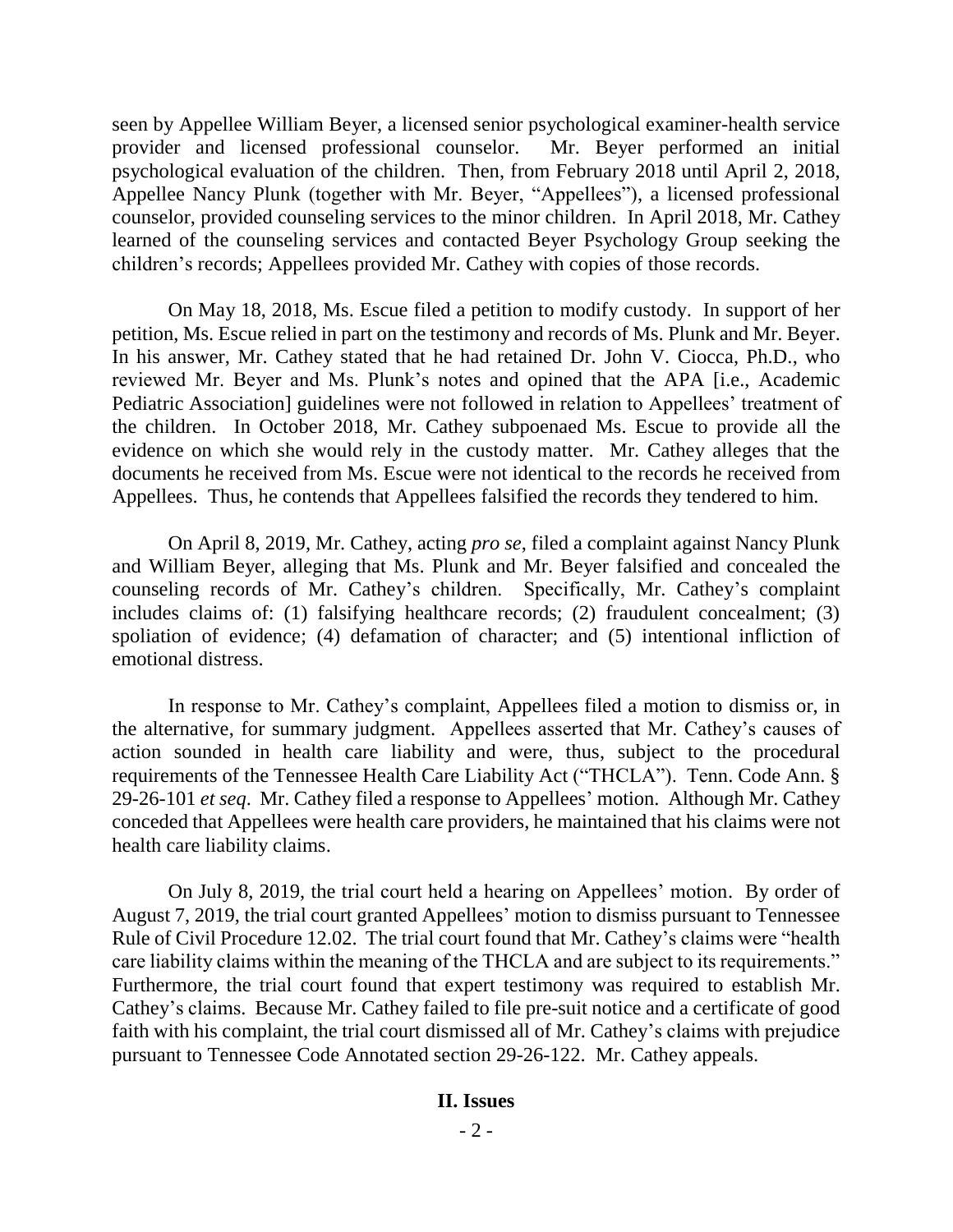Appellant raises two issues, which we restate as follows:

- 1. Whether trial court erred in concluding that all of Appellant's claims sounded in health care liability?
- 2. If not, whether the trial court erred in dismissing Appellant's complaint based on his failure to comply with the procedural requirements of the THCLA?

## **III. Standard of Review**

A motion to dismiss for failure to state a claim is the proper method for challenging whether a plaintiff has complied with the THCLA's pre-suit notice and certificate of good faith requirements. *Myers v. AMISUB (SFH), Inc.*, 382 S.W.3d 300, 307 (Tenn. 2012). A motion to dismiss based upon Tennessee Rule of Civil Procedure 12.02 challenges only the legal sufficiency of the complaint, not the strength of the plaintiff's proof or evidence. *Phillips v. Montgomery Cnty.*, 442 S.W.3d 233, 237 (Tenn. 2014) (quoting *Webb v. Nashville Area Habitat for Humanity, Inc.*, 346 S.W.3d 422, 426 (Tenn. 2011)).

A defendant filing a motion to dismiss "admits the truth of all the relevant and material allegations contained in the complaint, but . . . asserts that the allegations fail to establish a cause of action." *Id.* (quoting *Webb*, 346 S.W.3d at 426) (internal citations omitted). The resolution of such motion is determined by examining the pleadings alone. *Id.* In adjudicating such motions, courts "must construe the complaint liberally, presuming all factual allegations to be true and giving the plaintiff the benefit of all reasonable inferences." *Id.* (citing *Webb*, 346 S.W.3d at 426; *Cullum v. McCool*, 432 S.W.3d 829, 832 (Tenn. 2013)). A motion to dismiss should be granted only if it appears that "'the plaintiff can prove no set of facts in support of the claim that would entitle the plaintiff to relief.'" *Webb*, 346 S.W.3d at 426 (quoting *Crews v. Buckman Labs. Int'l, Inc.*, 78 S.W.3d 852, 857 (Tenn. 2002)). We review a lower court's decision on such a motion *de novo* without any presumption of correctness. *Ellithorpe v. Weismark*, 479 S.W.3d 818, 823-24 (Tenn. 2015) (citing *Phillips*, 442 S.W.3d at 237).

Furthermore, we recognize that Mr. Cathey is representing himself on appeal as he did in the trial court. Parties who decide to represent themselves are entitled to equal treatment by the court. *Murray v. Miracle*, 457 S.W.3d 399, 402 (Tenn. Ct. App. 2014). The court should take into account that many *pro se* litigants have no legal training and little familiarity with the judicial system. *Id.* However, the court must also be mindful of the boundary between fairness to the *pro se* litigant and unfairness to the *pro se* litigant's adversary. *Id.* While the court should give *pro se* litigants, who are untrained in the law, a certain amount of leeway in drafting their pleadings and briefs, it must not excuse *pro se*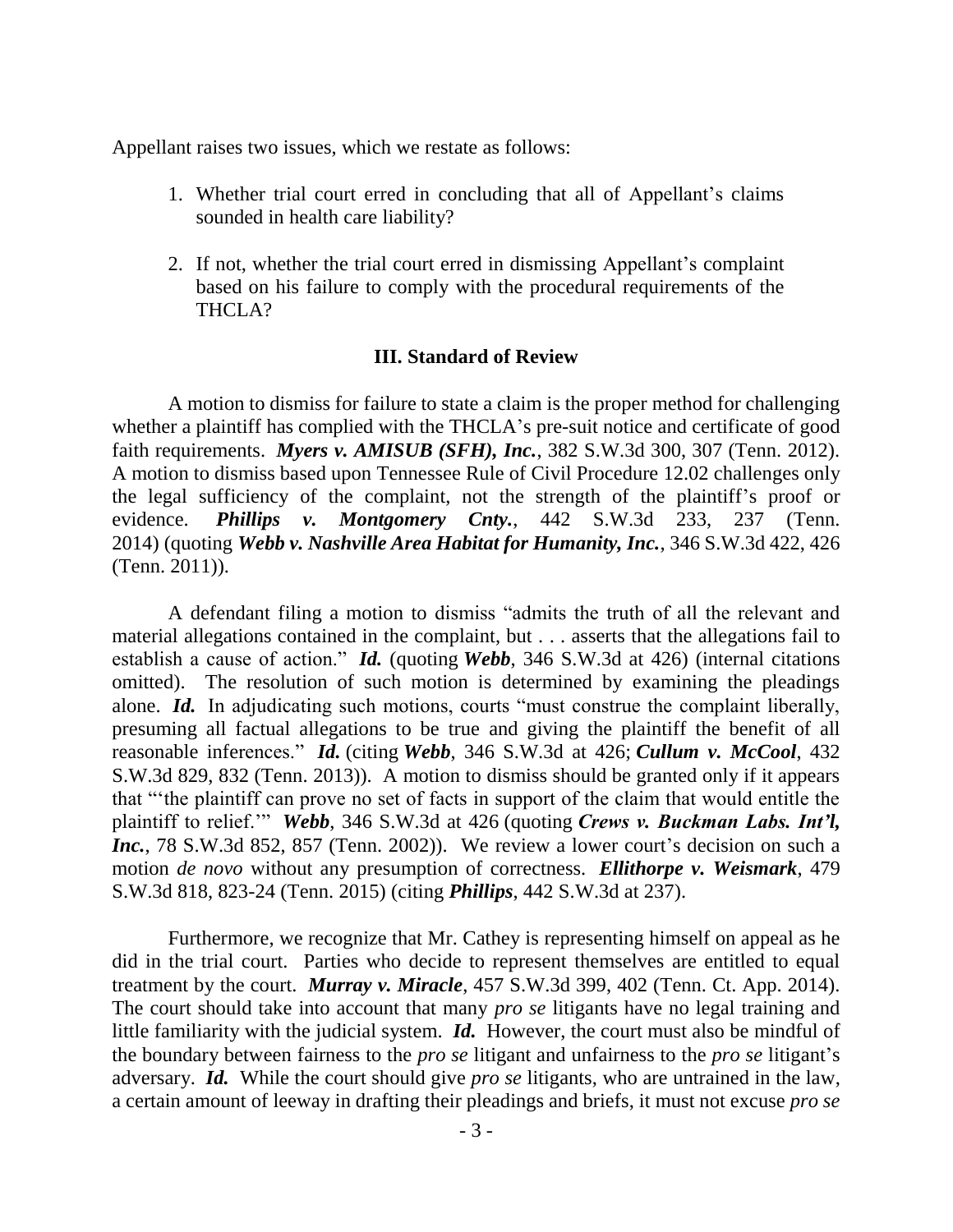litigants from complying with the same substantive and procedural rules that represented parties are expected to observe. *Lacy v. Mitchell*, No. M2016-00677-COA-R3-CV, 2016 WL 6996366, at \*2 (Tenn. Ct. App. Nov. 30, 2016), *perm. app. denied* (Tenn. Feb. 24, 2017) (citing *Hessmer v. Hessmer*, 138 S.W.3d 901, 903 (Tenn. Ct. App. 2003)).

## **IV. Analysis**

#### **A. Health Care Liability Action**

A claim is subject to the THCLA if the facts show that it qualifies as a "health care liability action" as that term is statutorily defined. *Osunde v. Delta Medical Ctr.*, 505 S.W.3d 875, 884 (Tenn. Ct. App. 2016) (citation omitted). A health care liability action is defined as "any civil action . . . alleging that a health care provider or providers have caused an injury related to the provision of, or failure to provide, health care services to a person, **regardless of the theory of liability on which the action is based**." Tenn. Code Ann. §  $29-26-101(a)(1)$  (emphasis added). This Court has noted that "[g]iven the breadth of the statute, it should not be surprising if most claims now arising within a medical setting constitute health care liability actions." *Osunde*, 505 S.W.3d at 884-85. However, "whether a health care liability action is implicated is entirely dependent on whether the factual allegations meet the definition outlined in the statute." *Id.* at n.6.

From the allegations, the first two elements are not in dispute: this lawsuit is a civil action, and Appellees are health care providers.<sup>1</sup> The issue here is whether the injuries alleged by Mr. Cathey are "related to the provision, or failure to provide, health care services to a person." Tenn. Code Ann.  $\S$  29-26-101(a)(1). To determine whether a defendant "caused an injury **related to** the provision, or failure to provide, health care services," we focus on whether the alleged conduct that caused the injury involved the provision, or failure to provide, health care services. *See C.D. v. Keystone Continuum, LLC*, No. E2016-02528-COA-R3-CV, 2018 WL 503536, at \*5 (Tenn. Ct. App. Jan. 22, 2018) (quoting Tenn. Code Ann. § 29-26-101(a)(1)). Tennessee Code Annotated section 29-26-101(b) defines a "health care service" as "care by health care providers [. . .] and also includes staffing, custodial or basic care, positioning, hydration and similar patient services."

As discussed above, Appellant asserts claims against Ms. Plunk and Mr. Beyer for: (1) falsifying health care records; (2) fraudulent concealment; (3) spoliation of evidence; (4) defamation of character; and (5) intentional infliction of emotional distress.

 $<sup>1</sup>$  This is a fact that Mr. Cathey conceded in his complaint where he stated that Mr. Beyer is a</sup> "professional licensed senior psychological examiner" and "licensed professional counselor," and Ms. Plunk is a "licensed professional counselor, mental health service provider, and certified clinical trauma professional." As such, Appellees are licensed to provide health care services pursuant to chapter 63. *See* Tenn. Code Ann. § 29-26-101 (defining "health care provider" as "[a] health care practitioner licensed, authorized, certified, registered, or regulated under any chapter of title 63 or title 68[.]").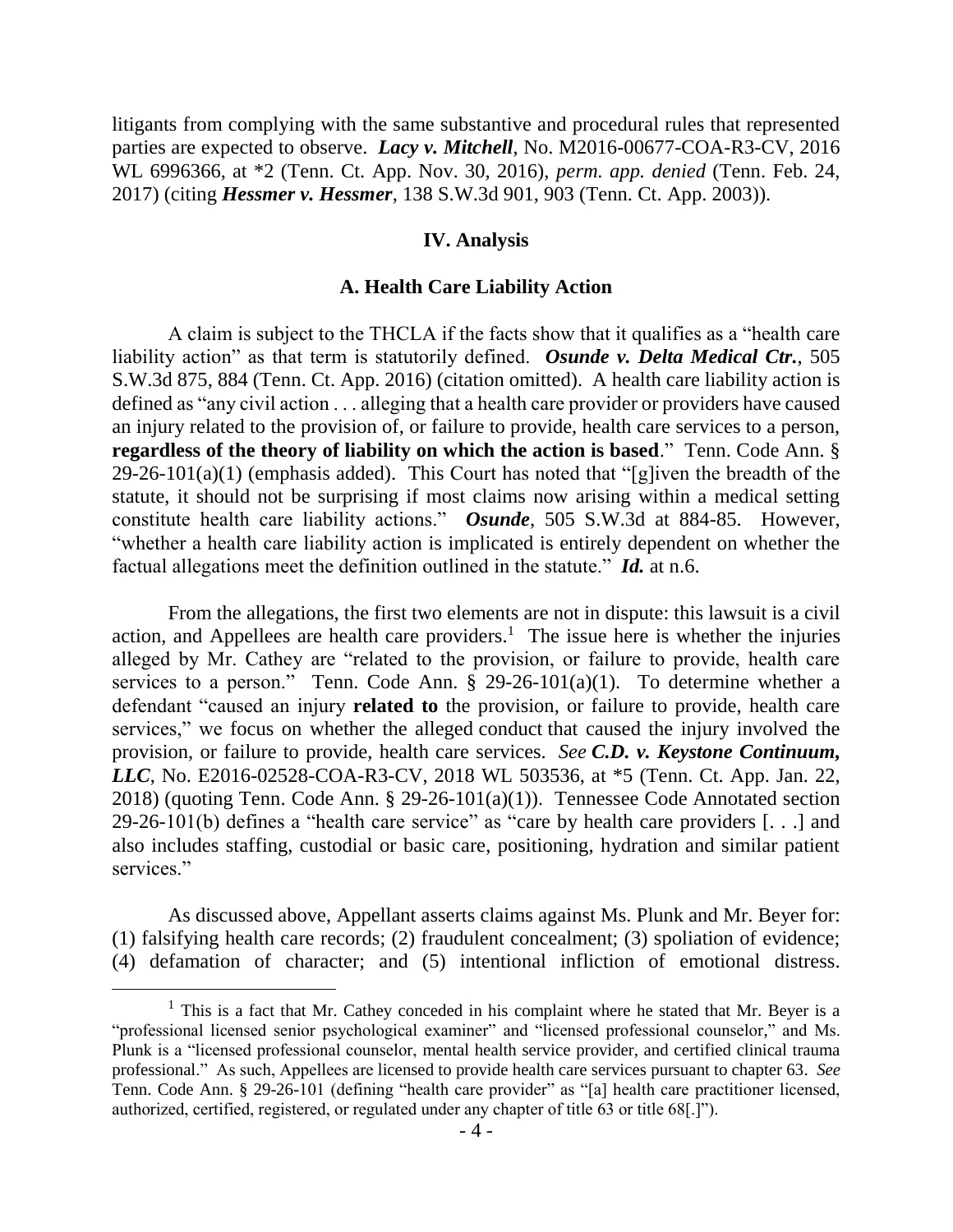Importantly, all claims arise out of the same set of facts. As stated in Mr. Cathey's complaint:

12. Ms. Plunk and Mr. Beyer both stated that they had provided Mr. Cathey with the only records of the minor children they were permitted to, as every other record in their possession was allegedly confidential or privileged. [] 13. On May 18, 2018, Ms. Escue, through counsel filed a Motion to Modify Custody of the minor children versus Mr. Cathey in the Juvenile Court of Madison County. Said Motion's evidentiary foundation was the minor children's secret meetings and circumstances with Mr. Beyer and Ms. Plunk. 14. Mr. Cathey soon retained the services of a rebuttal forensic psychology expert, Dr. John V. Ciocca, PHD ("Dr. Ciocca"). Dr. Ciocca reviewed Mr. Beyer's typewritten psychological evaluation reports and Ms. Plunk's notes of the minor children. Dr. Ciocca has also interviewed the minor children about the series of secret visits at Beyer Psychology Group. During one of the sessions with Dr. Ciocca he interviewed the children about alleged transcribed questions and answers within Mr. Beyer's reports, in which the minor children stated to him, "Mr. William and Ms. Nancy only wanted us to talk about bad things about our dad, but we didn't tell them all those things in the papers."

15. Dr. Ciocca stated that the APA guidelines were not followed at Beyer Psychology Group and the conduction [sic] of their sessions was in a very unorthodox manner. In addition, Dr. Ciocca expressed concerns in how Mr. Beyer was able to perform various testing and collect so much data from three different people in just a single half of day session.

16. In October of 2018, Mr. Cathey, though counsel, sent discovery to Ms. Escue requesting her to produce all of the relevant evidence she would proffer to the court versus Mr. Cathey at her Motion to Modify Custody hearing. Ms. Escue produced numerous copies of Mr. Beyer's and Ms. Plunk's documents, statements, notes, reports, evaluations, and records of the minor children. In addition, Ms. Escue stated Mr. Beyer and Ms. Plunk would testify as her expert witnesses to their records.

17. While examining Ms. Escue's copy of Ms. Plunk's records, Mr. Cathey discovered that Ms. Plunk had provided Ms. Escue with a substantially altered version of her handwritten records. [] The minor children's health records should have been identical to the ones Ms. Plunk gave to Mr. Cathey in April, they are not.

18. Mr. Cathey, through counsel, immediately issued subpoenas to Mr. Beyer and Ms. Plunk. Mr. Cathey requested, once again, the defendants to produce all of his minor children's entire health records, documents, and also any email communications with Ms. Escue.

19. In November of 2018, Mr. Cathey and his counsel received Mr. Beyer and Ms. Plunk's answers to the subpoenas. Said answers included printouts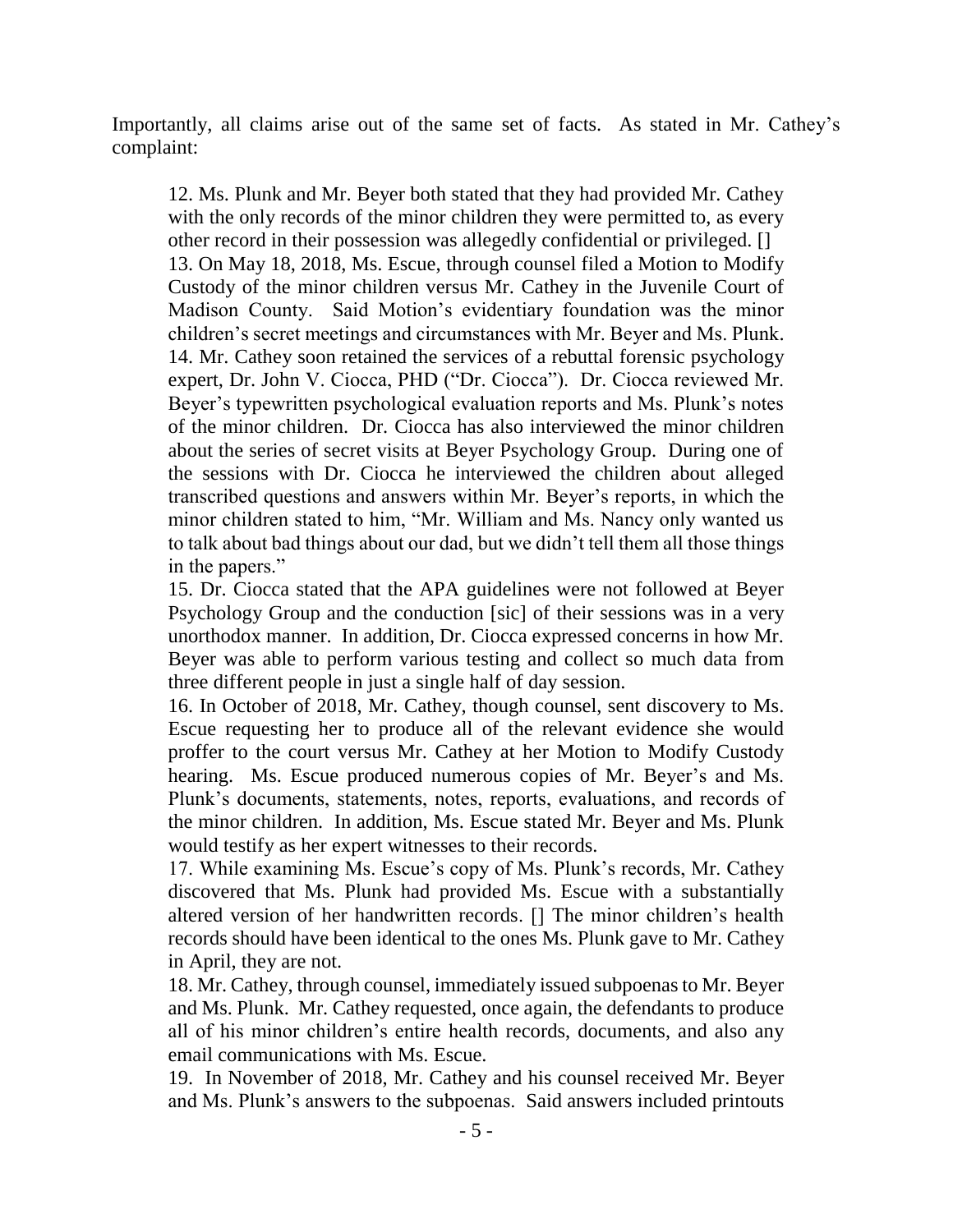of an exchange of email communications between Mr. Beyer and Ms. Plunk to and from Ms. Escue. [] In addition, before any litigation began, Ms. Plunk was also communicating with Ms. Escue's attorney seeking advice on "doing everything appropriately." [] Finally, the email communications clearly show Mr. Beyer falsified and concealed from Mr. Cathey many versions of the minor children's typewritten psychological evaluation reports. []

20. In addition, it is evident that Mr. Beyer affirmatively prompted Ms. Escue to suggest her own alterations to the minor children's psychological evaluation reports before he released them to her attorney. "Here are the edited reports, Let me know if you want me to forward a copy to Lanis." "I think these are all of the corrections needed in terms *of content*" "I will email you the *edited* copy."

21. A review of the typewritten psychological evaluation reports that Mr. Beyer provided to Mr. Cathey substantiate that numerous non-transparent falsifying of content were carried out and concealed by Mr. Beyer. It is important to note that [o]n October 22, 2018, Ms. Escue, in sworn deposition, stated that she was not in the room, nor could she hear the interviews conducted to the minor children by Mr. Beyer.

22. In answering the November 7, 2018 subpoena, Ms. Plunk produced nonconfidential and non-privileged documents of the minor children that either existed on, before, or she created after Mr. Cathey's April 13, 2018 request of her records. In addition Ms. Plunk concealed two of the minor children's documents in her answer to the subpoena. []

23. The malicious and intentional actions of the Beyer Psychology Group and its members/group including but not limited to Mr. William Beyer and Ms. Nancy Plunk caused damages to Mr. Cathey that are actionable under Tennessee State Law in which relief can be granted.

Presuming all factual allegations are true and giving Mr. Cathey the benefit of all reasonable inferences, as we must do when reviewing the trial court's grant of a Tennessee Rule of Civil Procedure 12 motion, all of Mr. Cathey's claims originate from Appellees' reportedly fraudulent creation and/or alteration of the children's counseling records. Specifically, Mr. Cathey alleged that the records showed that Appellees "intentionally falsified" some if not all of the healthcare records of the minor children, and Appellees concealed the falsifications "by failing to use transparent healthcare editing techniques." In addition, Mr. Cathey alleged that Appellees "inserted false statements" that related to the "physical, emotional, and mental harm and/or abuse of the minor children by Mr. Cathey." Mr. Cathey asserted that Appellees' actions caused him emotional distress because the "records would be read and relied upon by the Court and the Guardian ad litem at the Motion to Modify Custody hearing."

In support of his contention that his claims do not sound in health care liability, Mr. Cathey argues that the injuries resulting from Appellees' alteration of the children's records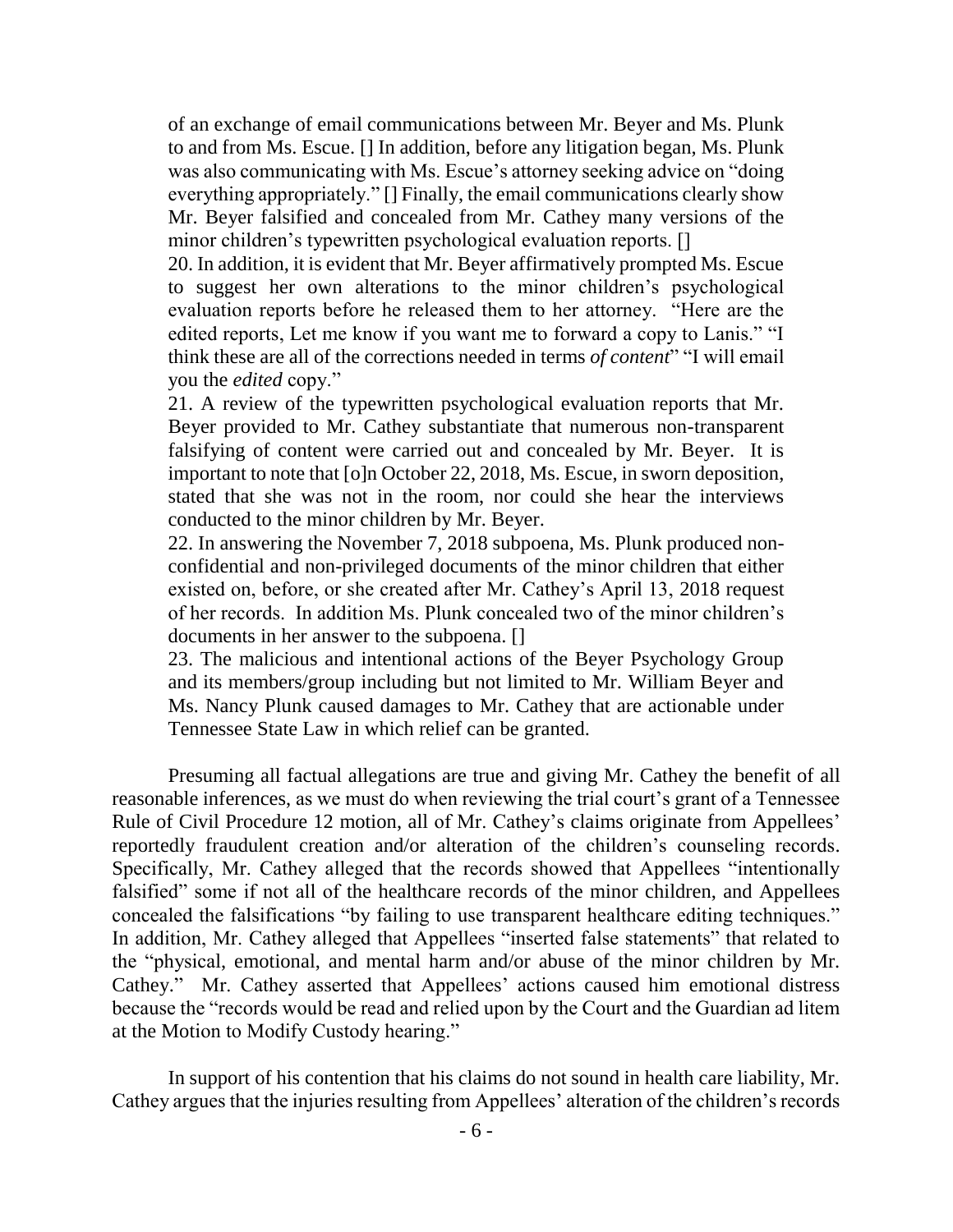arose **after** the completion of Appellees' health care services (*i.e.*, during the custody case). Therefore, he maintains that his claims are not sufficiently related to the underlying counseling services so as to qualify as a health care liability action. We disagree.

The "[d]ocumentation of medical diagnostic and treatment services is an essential part of modern health care." 87 Am. Jur. 3d *Proof of Facts* § 2. Documents or notes created during the course of counseling services may include, but are not limited to, demographic or administrative information, client's statements, professional observations, progress notes, assessments, evaluations, and treatment plans. *See id.* The resulting contents of these records are generated as a direct consequence of the counseling services and constitute an important aspect of a patient's care. While documentation may occur outside the presence of a patient, we note that a "health care service" as defined in Tennessee Code Annotated section 29-26-101(b) is not limited to conduct that occurs in the presence of a specific person, *i.e.* a patient, or in a specific location, *i.e.* a health care facility. *See* Tenn. Code Ann. § 29-26-101(b). For example, in *Ellithorpe v. Weismark*, parents alleged they suffered emotional distress after a licensed, clinical social worker provided counseling to their child without their consent, involvement, or knowledge. 479 S.W.3d 818, 820-22 (Tenn. 2015). The Tennessee Supreme Court held that the parents' negligence claims fell under the THCLA, reasoning that the complaint alleged an injury related to the provision of health care services. *Id.* at 828.

As illustrated in *Ellithorpe*, an injury from a health care provider must only be "**related to** the provision of, or failure to provide health care services to a person" in order to qualify as a health care liability action under the THCLA. Tenn. Code Ann. § 29-26- 101(a)(1) (emphasis added). "[W]hile the precise location of the analytical lines that separates THCLA claims from non-THCLA claims is sometimes unclear, our task is only to determine on which side of the line [Appellant's] claims fall." *Lacy v. Vanderbilt Univ. Med, Ctr.*, No. M2016-02014-COA-R3-CV, 2017 WL 6273316, at \*7 (Tenn. Ct. App. May 4, 2017). Claims, such as Appellant's, disputing the validity of medical records would require a determination as to whether the disputed records are an accurate representation of the health care services received by the children. As such, the documentation of health care services in this instant case clearly relates to the provision of health care services. Because Mr. Cathey's claims relate to and arise out of the provision of, or failure to provide, health care services to his children, Mr. Cathey's claims constitute a health care liability action.

## **B. Procedural Implications**

When a claim is determined to fall within the scope of the THCLA, the consequences are significant. *Osunde*, 505 S.W.3d at 885. A health care liability action is subject to a sixty-day pre-suit notice requirement pursuant to Tennessee Code Annotated section 29-26-121. Failure to file pre-suit notice may result in dismissal without prejudice. *See Foster v. Chiles*, 467 S.W.3d 911, 916 (Tenn. 2015). Although the pre-suit notice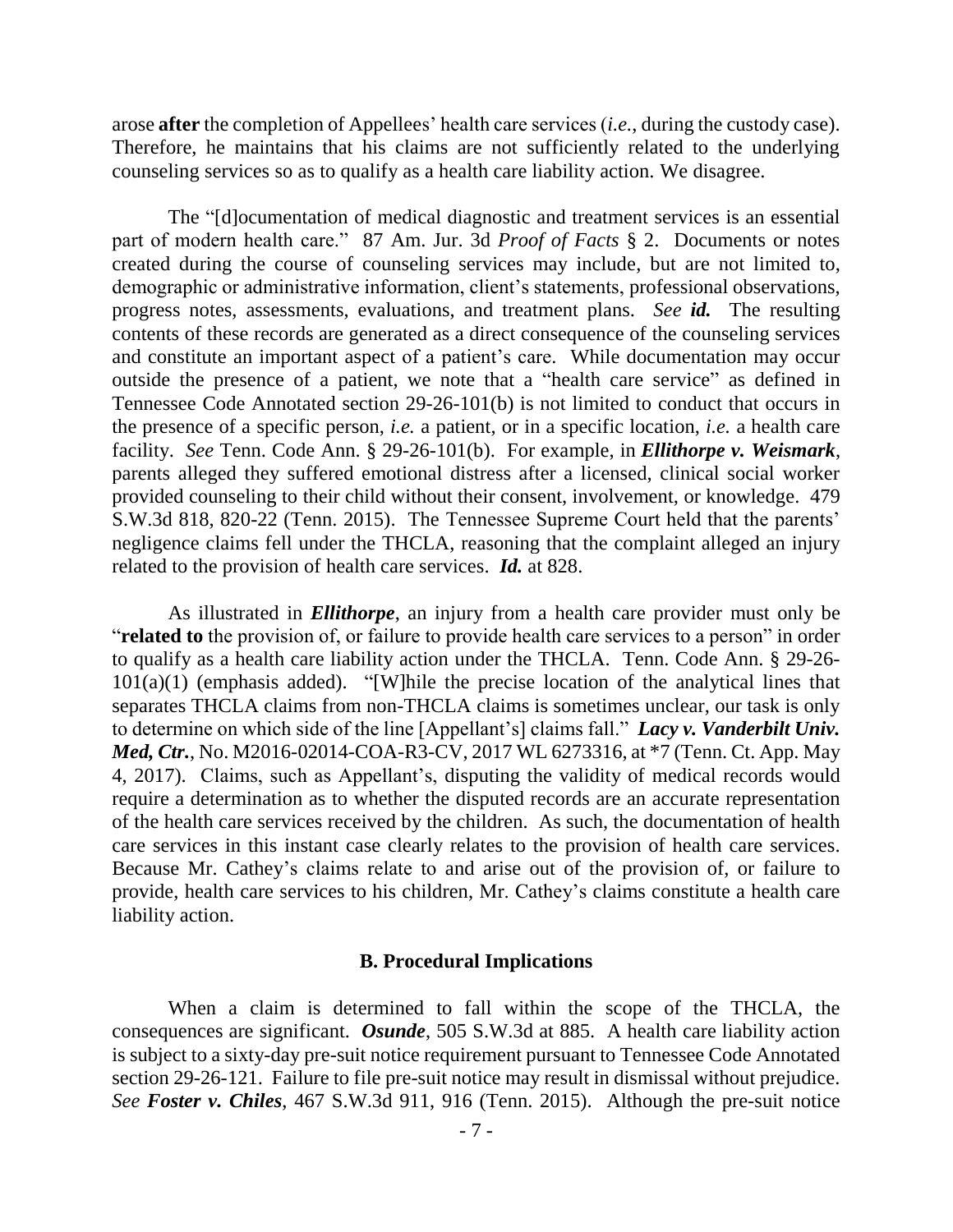requirements of Tennessee Code Annotated section 29-26-121 apply to all THCLA actions, the good faith certification requirements of section 29-26-122 apply "*only* to health care liability claims requiring expert testimony." *Estate of Bradley v. Hamilton Cnty.*, No. E2014-02215-COA-R3-CV, 2015 WL 9946266, at \*5 (Tenn. Ct. App. Aug. 21, 2015) (emphasis in original). Generally, in health care liability actions, "expert proof is required to establish the recognized standard of acceptable professional practice in the profession[.]" *Ellithorpe*, 479 S.W.3d at 829. However, "[t]he need for expert proof will not lie if the matter is within the common knowledge of a layperson." *Osunde*, 505 S.W.3d at 887; *see* Tenn. Code Ann. § 29-26-122(a) (2012) ("In any health care liability action in which expert testimony is required by § 29-26-115, the plaintiff or plaintiff's counsel shall file a certificate of good faith with the complaint."). When expert testimony is determined to be required pursuant to Tennessee Code Annotated section 29-26-115, then a plaintiff's failure to file a certificate of good faith results in dismissal **with prejudice**, absent a showing that the failure was not the fault of the claimant or demonstrated "extraordinary cause." Tenn. Code Ann. § 29-26-122(a), (c) (emphasis added).

It is undisputed that Appellant did not send pre-suit notice to Appellees, nor did Appellant attach a certificate of good faith to his complaint. However, Appellant contends that all of his claims are subject to the "common knowledge exception"; as such, he contends that he is not required to file a certificate of good faith with his complaint. In his complaint, Mr. Cathey alleged that Ms. Plunk (1) "intentionally falsified some if not all records of the minor children"; (2) "intentionally concealed her falsifications by intentionally failing to use transparent healthcare editing techniques"; (3) failed to produce authentic copies of her records pursuant to Rule 45.02 of the Tennessee Rules of Civil Procedure; (4) "intentionally fabricated and inserted malicious, false, and defamatory statements about Mr. Cathey into the minor children's records knowing other people would review her records"; and (5) "falsified her records on the minor children" so that "Mr. Cathey experienced emotional distress her records would be read and relied upon by the Court." Similarly, Appellant alleged that Mr. Beyer: (1) "falsified some if not all health care records of the minor children"; (2) "concealed the fact that he intentionally falsified some, if not all, of the minor children's psychological evaluation reports by not using transparent editing techniques such as the proper strikethrough method"; (3) "intentionally, recklessly, and knowingly concealed, falsified, fabricated, and deleted evidence to be relevant during a legal proceeding"; (4) "intentionally fabricated and inserted malicious, false, and defamatory statements about Mr. Cathey into the minor children's records"; and (5) "constructed falsified typewritten psychological evaluation reports on the minor children."

From the allegations in his complaint, it is clear that each of Appellant's claims rests on the contents of his children's counseling records—specifically, the manner in which the records were created, altered, maintained, and/or distributed.<sup>2</sup> In other words, all of Mr.

 $\overline{a}$ 

<sup>2</sup> While dismissal must be considered on a claim-by-claim basis, *see Lacy v. Mitchell*, No.M2016-